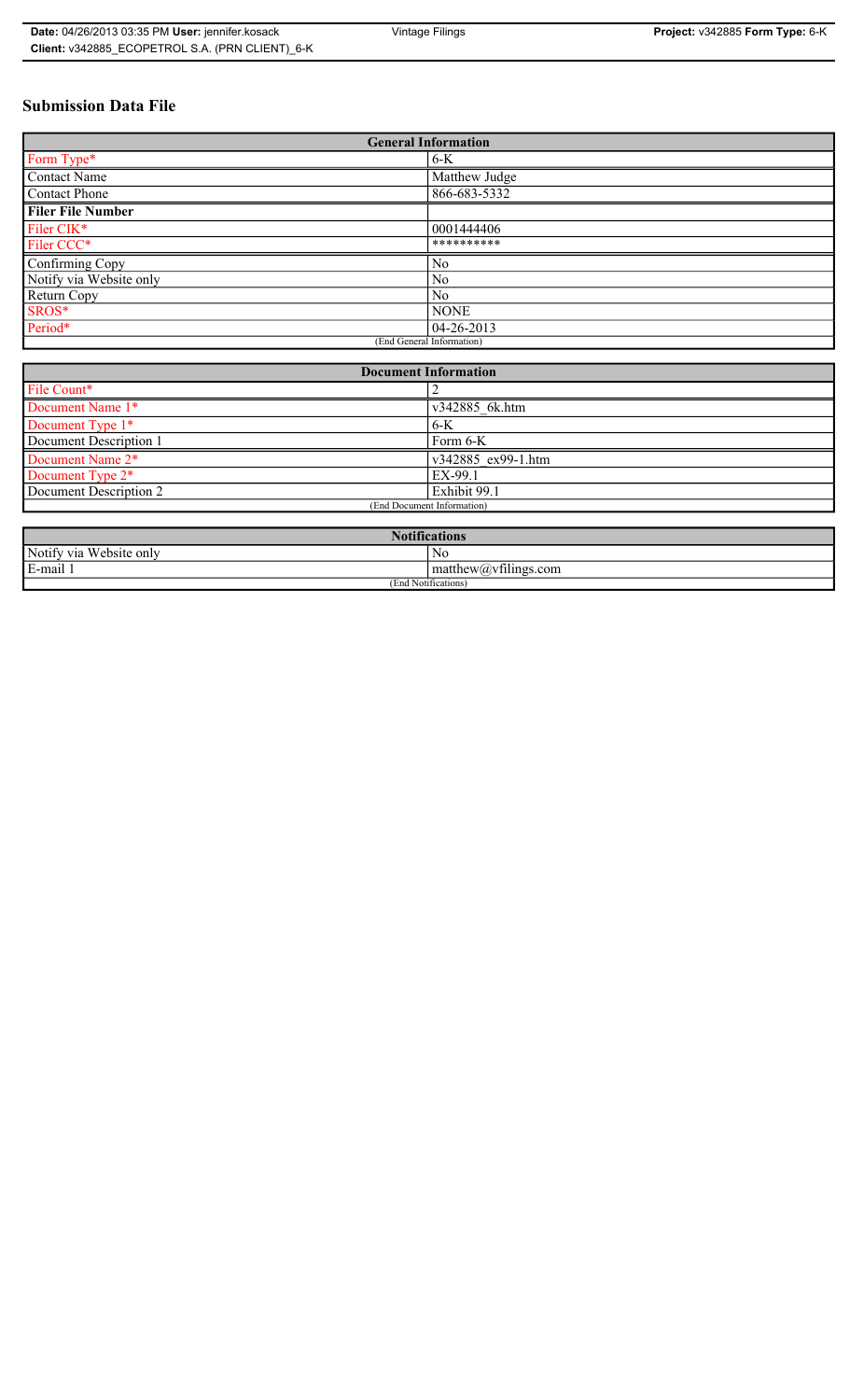### **SECURITIES AND EXCHANGE COMMISSION Washington, D.C. 20549**

### **FORM 6-K REPORT OF FOREIGN PRIVATE ISSUER PURSUANT TO RULE 13a-16 OR 15d-16 OF THE SECURITIES EXCHANGE ACT OF 1934**

April, 2013

Commission File Number: 333-153452

**ECOPETROL S.A.**

*(Exact name of registrant as specified in its Charter)*

Carrera 7 No. 37 – 69 BOGOTA – COLOMBIA

*(Address of registrant's principal executive offices)*

Indicate by check mark whether the registrant files or will file annual reports under cover Form 20-F or Form 40-F.

Form 20-F  $\boxtimes$  Form 40-F  $\Box$ 

Indicate by check mark if the registrant is submitting the Form 6-K in paper as permitted by Regulation S-T Rule 101(b)(1):

 $Yes$   $\Box$   $No$   $X$ 

Indicate by check mark if the registrant is submitting the Form 6-K in paper as permitted by Regulation S-T Rule 101(b)(7):

 $Yes$   $\Box$   $No$   $X$ 

Indicate by check mark whether by furnishing the information contained in this Form, the registrant is also thereby furnishing the information to the Commission pursuant to Rule 12g3-2(b) under the Securities Exchange Act of 1934.

 $Yes$   $\square$ 

If "Yes" is marked, indicate below the file number assigned to the registrant in connection with Rule 12g3-2(b): 82- N/A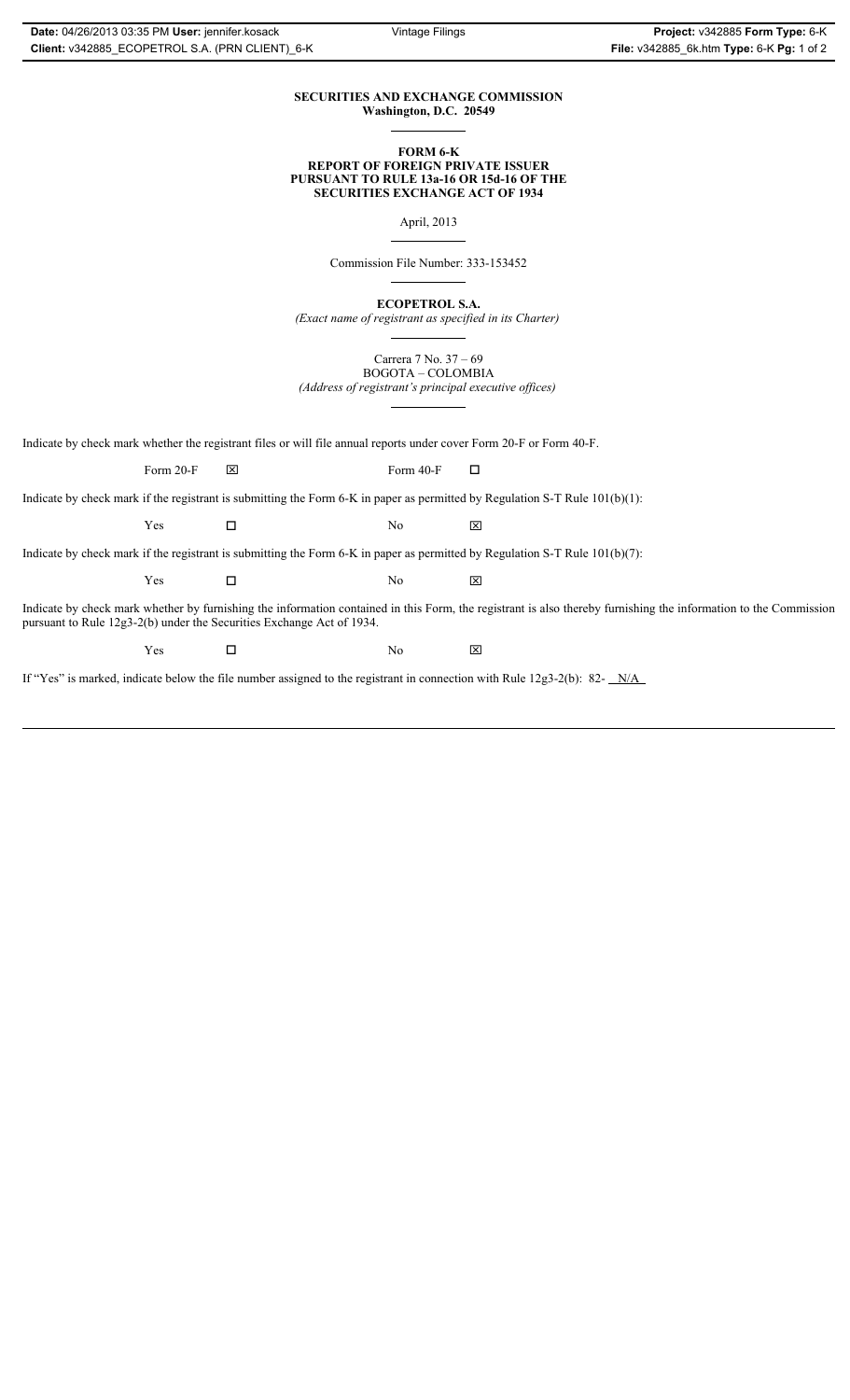## SIGNATURE

Pursuant to the requirements of the Securities Exchange Act of 1934, the Registrant has duly caused this report to be signed on its behalf by the undersigned, thereto duly authorized.

Date: April 26, 2013

Ecopetrol S.A.

By: /s/ Adriana M. Echeverri Name: Adriana M. Echeverri Title: Chief Financial Officer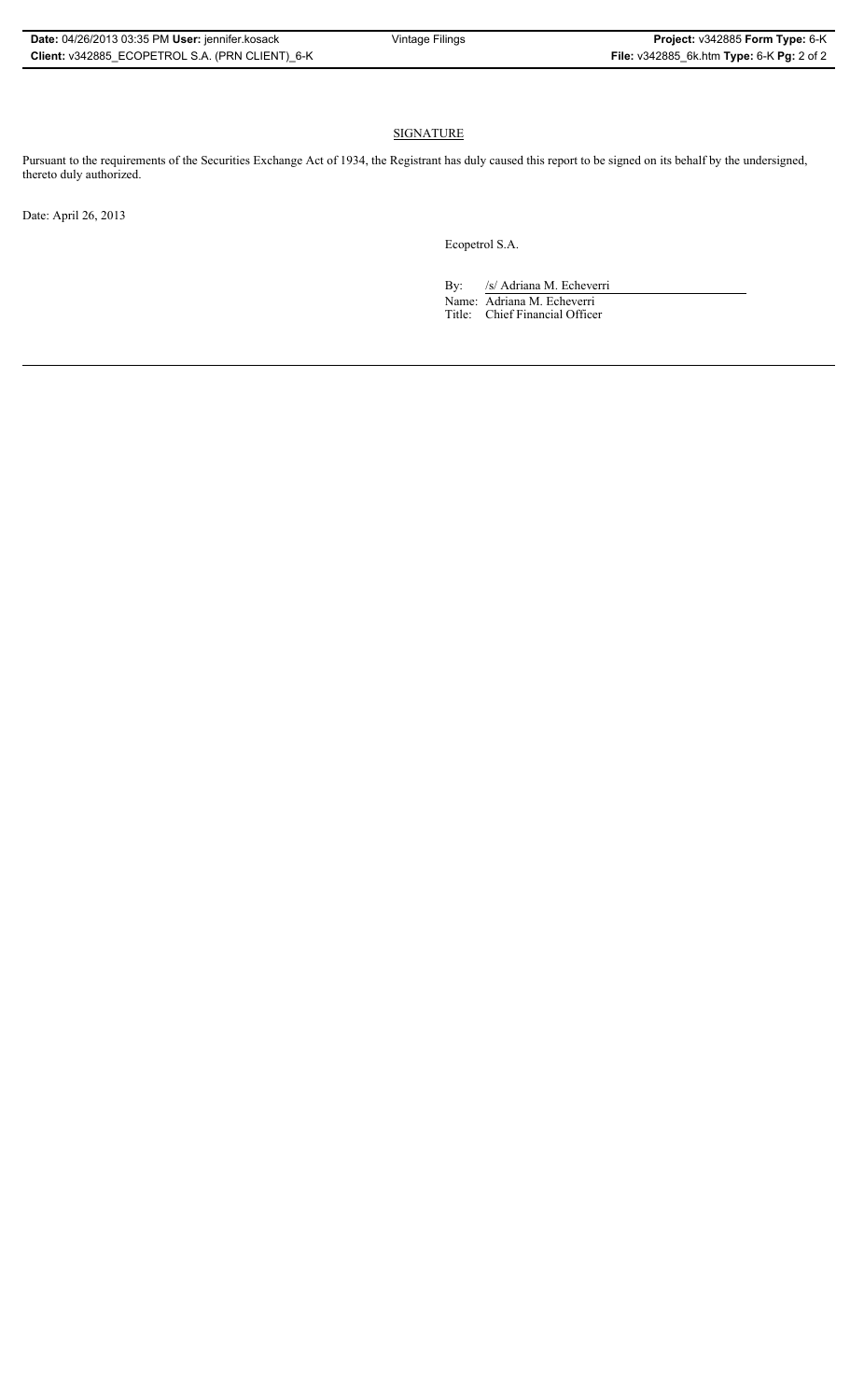### **STANDARD & POOR'S UPGRADES ECOPETROL'S INTERNATIONAL RATING**

- The long-term rating in foreign currency is upgraded from BBB- with "positive" outlook to BBB with "stable" outlook.
- The short-term rating in foreign currency is upgraded from A3 to A2.

Ecopetrol S.A. (BVC: ECOPETROL; NYSE: EC; TSX: ECP) reports that the risk rating agency Standard & Poor's has upgraded its foreign currency ratings. These ratings cover debt issuances by Ecopetrol S.A. in Colombia and abroad. The following is a summary of the update:

- Long-term rating in foreign currency: upgraded from BBB- to BBB.
- x Short-term rating in foreign currency: upgraded from A3 to A2.
- Long-term rating in local currency: remains the same at BBB+.
- Short-term rating in local currency: remains the same at A2.
- Rating outlooks: changed from "positive" to "stable."
- "Stand alone" rating: remains the same at bbb-.

The rating decision made by Standard & Poor's reflects its rating upgrade for the Republic of Colombia and the agency's opinion concerning the strong likelihood of timely and sufficient support to the company by its main shareholder. Also in its report, Standard & Poor's underscores Ecopetrol S.A.'s very important role in Colombia, given its position as the country's largest oil and gas company and its important ties with the national government.

The complete article can be found in www.standardandpoors.com

Bogota, April 26, 2013

*Ecopetrol is Colombia's largest integrated oil & gas company, where it accounts for 60% of total production. It is one of the top 50 oil companies in the world and the fourth largest oil company in Latin America. The Company is also involved in exploration and production activities in Brazil, Peru and the United States Gulf Coast, and owns the main refineries in Colombia, most of the network of oil and multiple purpose pipelines in the country, petrochemical plants, and is entering into the biofuels business.*